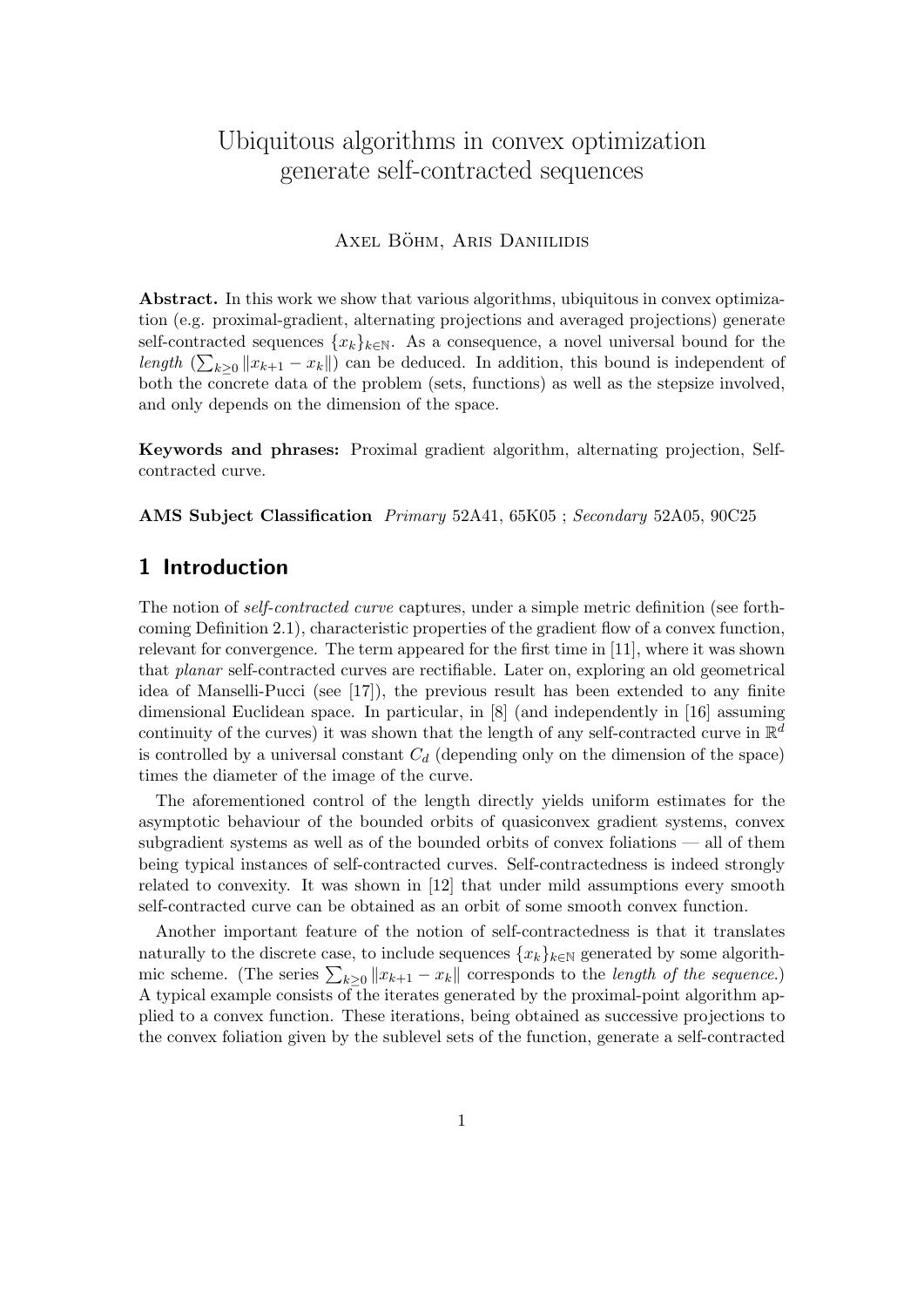sequence (cf. [8]). This provides an independent proof of the convergence of the proximalpoint algorithm.

The objective of this work is to show that other classical iterative schemes such as the gradient descent algorithm of a smooth convex function with Lipschitz gradient, the alternating projection algorithm for two closed convex sets and the average projection method for finitely many closed convex sets, also generate self-contracted sequences. Consequently, a prior universal estimate for the convergence of all of these methods can be deduced. This estimate neither depends on the specific function nor on the choice of proximal parameters, since all self-contracted sequences/curves lying in the given bounded set admit a universal bound for their length.

Our approach relies strongly on interpreting the aforementioned algorithms as particular instances of the proximal-gradient method (Forward-Backward algorithm), see Algorithm 3.1 and then establishes that the iterates of the latter give a self-contracted sequence, see Theorem 3.2.

The proof of this central result is surprisingly simple, making astute use of an additional quadratic decay stemming from the strong convexity that appears in the proximal operator. This being said, establishing directly self-contractedness for the alternating projection algorithm is not an easy task, and might be quite involved even in the particular case that one of the convex sets is in fact a convex cone. Indeed, the generated sequence of this algorithm (and in general of all of the aforementioned algorithms) cannot be obtained, in any obvious way, via successive projections to some convex foliation related to our data. The only exception is the fixed-step gradient descent algorithm of a  $C^{1,1}$ -convex function (which, being identified with the proximal-point algorithm of another convex function, it can indeed be obtained with successive projections to some convex foliation). Therefore, overall, this new simple approach gives a technique for establishing self-contractedness, without passing through a convex foliation, which up-to-now was the only known way to proceed. In particular, as a by-product, we obtain a new proof for establishing self-contractedness of the proximal-point algorithm (cf. Corollary 3.8).

Let us finally mention, for completeness, that self-contracted curves have also been considered in more general settings, emancipating from direct applications to asymptotic theory of dynamical systems or optimization algorithms. To this end, self-contracted curves have been studied in [9] in Riemann manifolds, where rectifiability has been established via an involved proof that borrows heavily from the underlying Euclidean structure. Remarkably enough, recent works on the topic reveal that Euclidean structure is not a real restriction: generalizing the results of [15], the authors in [19] established that any self-contracted curve in any finite dimensional (potentially asymmetric) normed space is rectifiable. Futher extensions include  $CAT(0)$  spaces [18] and spaces with weak lower curvature bound [14]. In view of these developments, it is possible that the notion of self-contracted curve will turn out to be relevant also for abstract dynamics in a metric setting (see [1] e.g.)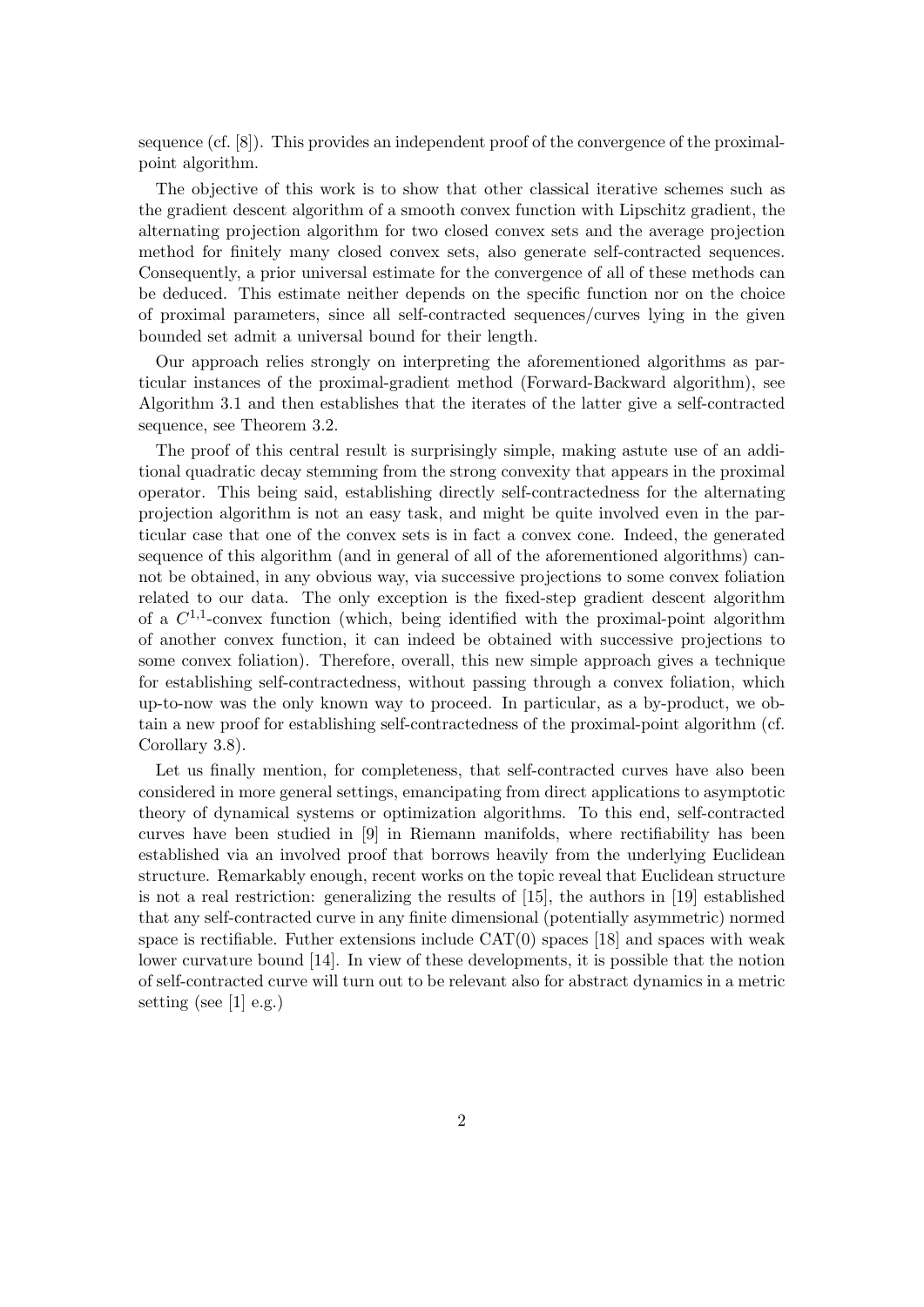### 2 Preliminaries

Throughout this paper,  $\mathbb{R}^d$  will denote the d-dimensional Euclidean space and  $\langle \cdot, \cdot \rangle$  its inner product which generates the distance  $d(x, y) := ||x - y||$ . For a nonempty subset A we denote its *diameter* by  $diam(A) := sup{d(x, y) : x, y \in A}$ .

**Definition 2.1** (self-contracted curve). Given a possibly unbounded interval  $I \subset \mathbb{R}$ , a map  $\gamma: I \to \mathbb{R}^d$  is called *self-contracted*, if for all  $t_1, t_2, t_3 \in I$  such that  $t_1 \le t_2 \le t_3$ 

$$
d(\gamma(t_3), \gamma(t_2)) \leq d(\gamma(t_3), \gamma(t_1)).
$$

Note that although originally inspired by continuous curves, this definition does not require any form of continuity or smoothness for the curve  $\gamma$ . In particular, taking  $\gamma$  to be constant on each interval  $[n, n+1)$ , for all  $n \in \mathbb{N}$ , the definition also covers the case of discrete sequences. Formalizing this, we call a sequence  $\{x_k\}_{k\in\mathbb{N}}$  in  $\mathbb{R}^d$  self-contracted if for all  $k_1, k_2, k_3 \in \mathbb{N}$  such that  $k_1 \leq k_2 \leq k_3$ 

$$
d(x_{k_3}, x_{k_2}) \leq d(x_{k_3}, x_{k_1}).
$$

This seemingly innocent property of self-contractedness has remarkable consequences. It was proven in [8, Theorem 3.3] that every self-contracted curve in a finite dimensional Euclidean space is rectifiable and its length satisfies

$$
\ell(\gamma) \leq C_d \operatorname{diam}(\gamma(I)),
$$

where  $C_d$  denotes a constant only depending on the dimension of the space. Therefore, any bounded self-contracted sequence  $\{x_k\}_{k\in\mathbb{N}}$  converges to some  $x_\infty$  and

$$
\sum_{k=1}^{\infty} d(x_{k+1}, x_k) \le C_d d(x_0, x_{\infty}).
$$
\n(1)

The aim of this work is to establish the self-contractedness of several classical algorithms in convex optimization. Previous convergence proofs relied on specific Lyapunov functions, in particular, the characteristic property of Fejer monotonicity with respect to the solution set S (cf. [5, Definition 5.1]), meaning  $d_{\mathcal{S}}(x_{k+1}) \leq d_{\mathcal{S}}(x_k)$ . Making use of the additional information that the iterates form a self-contracted sequence, we obtain a data independent bound given by (1). This bound can be further improved, using Fejer monotonicity, to

$$
\sum_{k=1}^{\infty} d(x_{k+1}, x_k) \le C_d d_{\mathcal{S}}(x_0),
$$

whenever  $x_{\infty} \in \mathcal{S}$  (which can always be ensured in the forthcoming algorithm).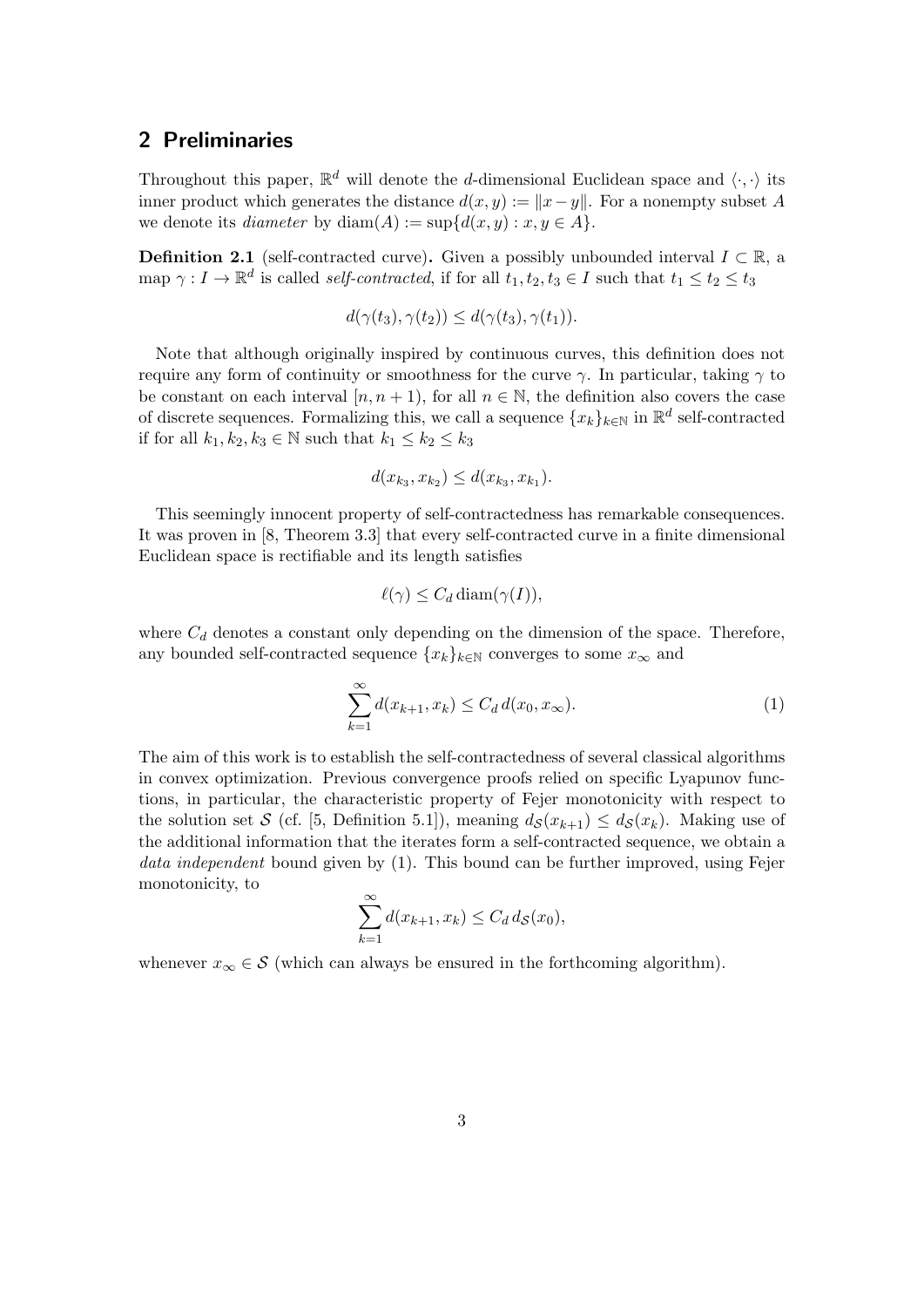# 3 Proximal-gradient generates self-contracted iterates

Consider the classical problem

$$
\min_{x \in \mathbb{R}^d} g(x) + f(x) \tag{2}
$$

for a proper, convex and lower semicontinuous function  $g : \mathbb{R}^d \to \mathbb{R} \cup \{+\infty\}$  and a differentiable convex function  $f : \mathbb{R}^d \to \mathbb{R}$  with L-Lipschitz continuous gradient. We associate with the above system the Forward-Backward or Proximal-Gradient (cf. [5, Section 27.3]) operator

$$
T_{\alpha}(x) := \text{prox}_{\alpha g} \left( x - \alpha \nabla f(x) \right) \tag{3}
$$

with stepsize  $\alpha > 0$ .

#### 3.1 Stepsize bounded by the inverse of the Lipschitz constant

The most established method to solve the above problem is described below:

**Algorithm 3.1** (Proximal-Gradient-Method). In the above setting, for  $x_0 \in \mathbb{R}^d$  and a sequence of stepsizes  $\{\alpha_k\}_{k\in\mathbb{N}} \subseteq (0, 1/L)$ , consider the following iterative scheme

 $x_{k+1} = T_{\alpha_k}(x_k), \quad \forall k \geq 0.$ 

**Theorem 3.2** (Main result). The iterates generated by Algorithm 3.1 (Proximal-Gradient-Method with variable stepsize) form a self-contracted sequence.

For the proof we shall make use of the following three lemmata. The first two are well known and will be quoted without proof. The third lemma is also quite standard for these problems.

Before we proceed, let us first recall that the subdifferential ∂Φ of a convex function  $\Phi : \mathbb{R}^d \to \mathbb{R} \cup \{+\infty\}$  at x is defined as follows

$$
\partial \Phi(x) := \{ p \in \mathbb{R}^d : \Phi(x) + \langle p, y - x \rangle \le \Phi(y), \forall y \in \mathbb{R}^d \}.
$$

In particular, a point  $x^* \in \mathbb{R}^d$  is a minimizer of  $\Phi$   $(x^* \in \arg \min \Phi)$  if and only if  $0 \in \partial \Phi(x^*)$ . Furthermore, a function  $\Phi$  is called  $\sigma$ -strongly convex if for every  $x, y \in \mathbb{R}^d$ and for every  $p \in \partial \Phi(x)$ 

$$
\Phi(y) \ge \Phi(x) + \langle p, y - x \rangle + \frac{\sigma}{2} ||x - y||^2.
$$

The following result is straightforward. It will play an important role in the proof of Lemma 3.5.

**Lemma 3.3** (Quadratic decay). Let  $\Phi : \mathbb{R}^d \to \mathbb{R} \cup \{+\infty\}$  be a  $\sigma$ -strongly convex function and let  $x^*$  denote its global minimizer. Then, it holds

$$
\Phi(x) - \Phi(x^*) \ge \frac{\sigma}{2} \|x - x^*\|^2, \quad \forall x \in \mathbb{R}^d.
$$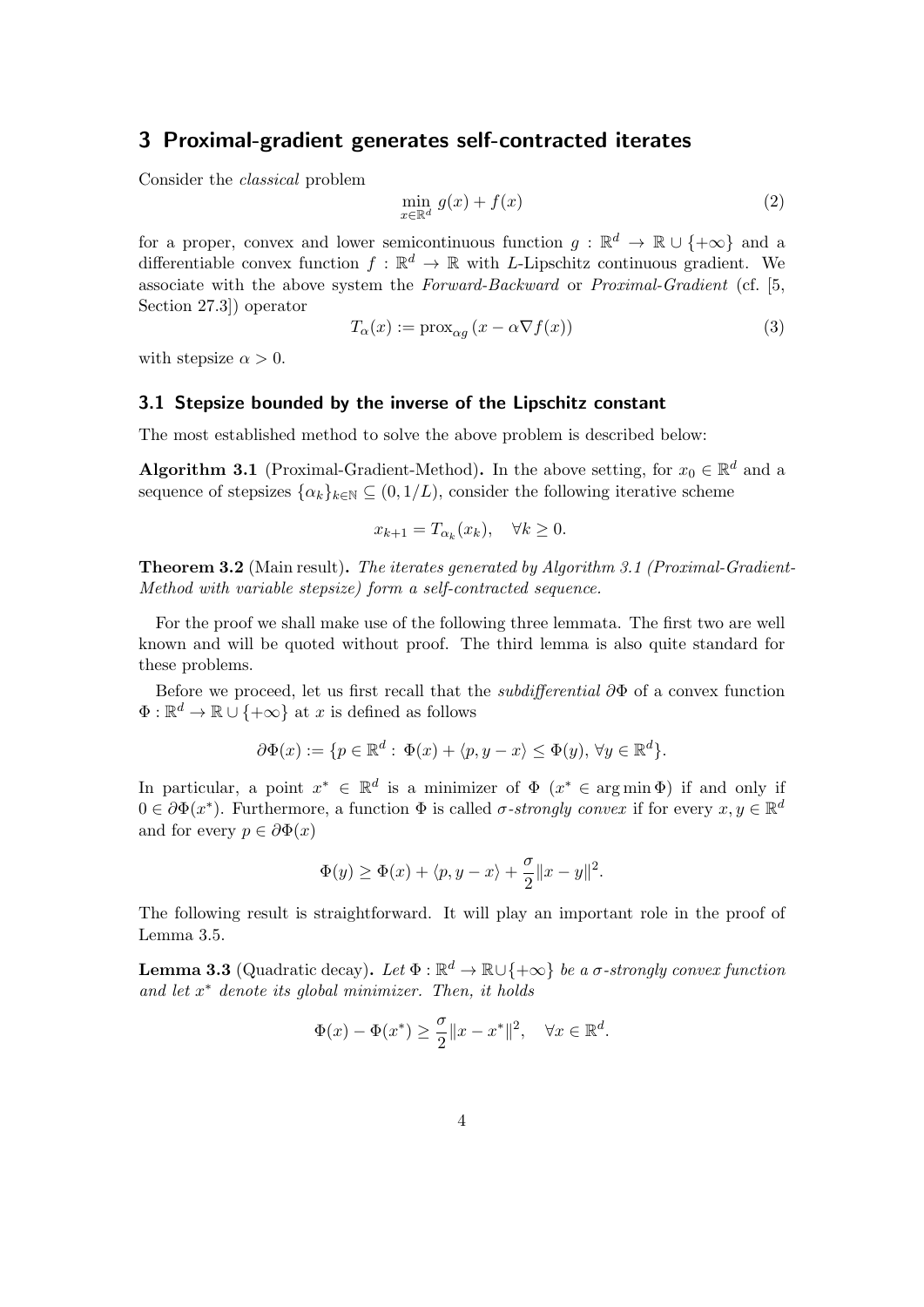Whereas the previous statement gives a quadratic lower bound, the next one will give a quadratic upper bound. For a proof we refer to [5, Theorem 18.15] or [7].

**Lemma 3.4** (Descent Lemma). Let  $f : \mathbb{R}^d \to \mathbb{R}$  be a differentiable function with an L-Lipschitz gradient. Then for all  $x, y \in \mathbb{R}^d$ 

$$
f(y) \le f(x) + \langle \nabla f(x), y - x \rangle + \frac{L}{2} \|y - x\|^2.
$$

The following lemma is the core of our main result. It will give an estimation for the decrease of the objective function considered in (2), when applying the proximal-gradient operator  $T_{\alpha}$  defined in (3). For the needs of the next lemma we denote

$$
x^{+} = T_{\alpha}(x), \quad \forall x \in \mathbb{R}^{d}.
$$
 (4)

**Lemma 3.5.** Fix  $x \in \mathbb{R}^d$ . If the stepsize  $\alpha > 0$  is smaller than the inverse of the Lipschitz constant, i.e.  $\alpha \leq 1/L$ , then for all  $z \in \mathbb{R}^d$ 

$$
(g+f)(x^+) + \frac{1}{2\alpha} \|x^+ - z\|^2 \le (g+f)(z) + \frac{1}{2\alpha} \|x - z\|^2.
$$

Proof. First note that (4) is equivalent to

$$
x^{+} = \underset{z \in \mathbb{R}^{d}}{\arg \min} \left\{ g(z) + f(x) + \langle \nabla f(x), z - x \rangle + \frac{1}{2\alpha} ||z - x||^{2} \right\}.
$$

We define for all  $z \in \mathbb{R}^d$ 

$$
l_x(z) := f(x) + \langle \nabla f(x), z - x \rangle
$$

and

$$
\Phi_x(z) = g(z) + l_x(z) + \frac{1}{2\alpha} ||z - x||^2.
$$

Notice that  $\Phi_x$  is  $\frac{1}{\alpha}$ -strongly convex. Thus, by applying Lemma 3.3, we have that for all  $z \in \mathbb{R}^d$ 

$$
\Phi_x(x^+) + \frac{1}{2\alpha} \|x^+ - z\|^2 \le \Phi_x(z).
$$

By the gradient inequality we know that

$$
l_x(z) = f(x) + \langle \nabla f(x), z - x \rangle \le f(z), \quad \forall z \in \mathbb{R}^d.
$$

At the same time, by Lemma 3.5 (Descent Lemma) and the fact that  $1/\alpha \geq L$  we have that for all  $z \in \mathbb{R}^d$ 

$$
f(x^{+}) \le l_{x}(z) + \frac{1}{2\alpha} \|x^{+} - x\|^{2}
$$
\n(5)

 $\hfill \square$ 

which in return shows the statement of the lemma.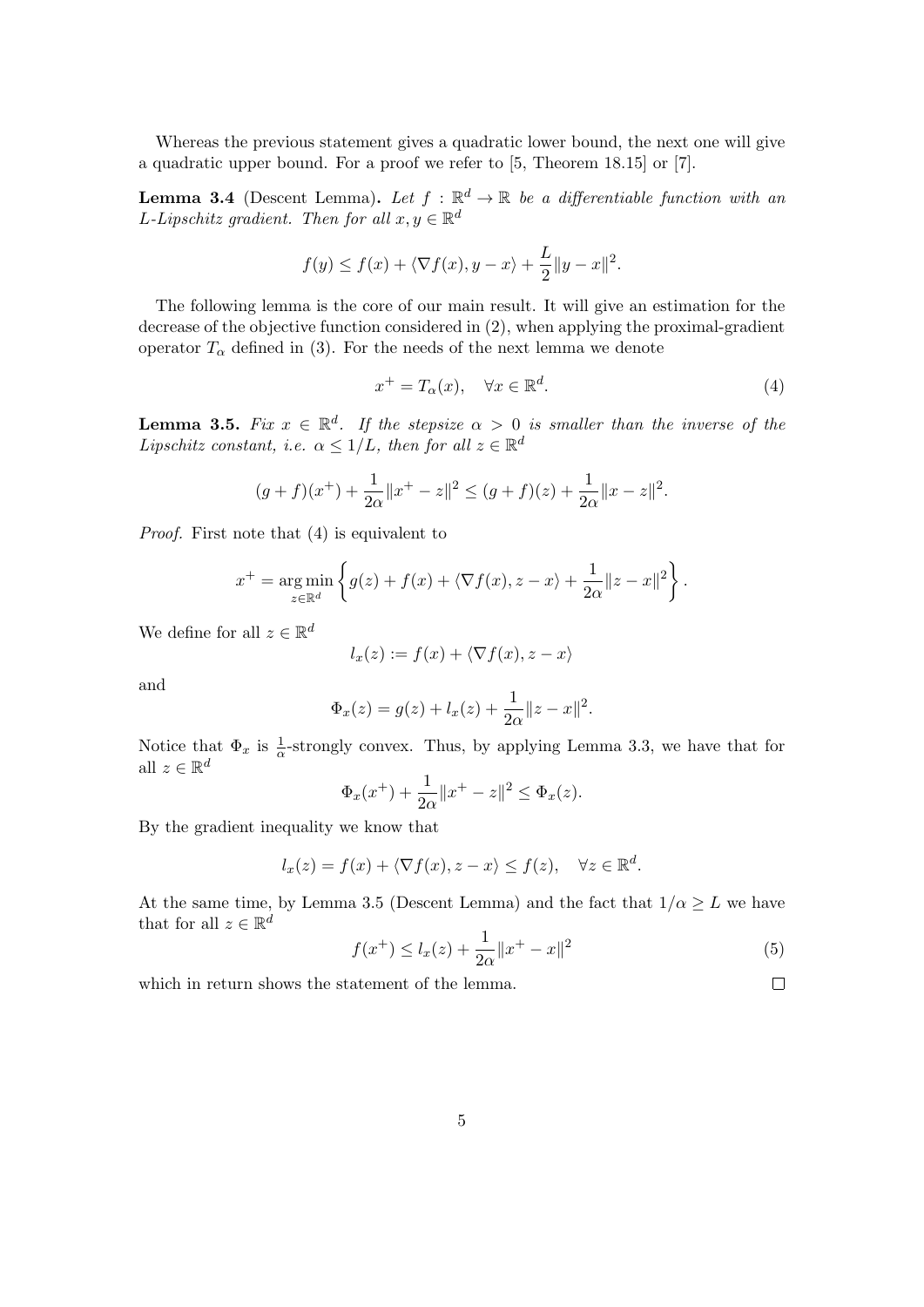*Proof of Theorem 3.2.* Let  ${x_k}_{k\in\mathbb{N}}$  be the sequence obtained by applying Lemma 3.5 with  $x := x_k$ ,  $x^+ = x_{k+1}$  and  $\alpha := \alpha_k$  we get that

$$
(g+f)(x_{k+1}) + \frac{1}{2\alpha_k} \|x_{k+1} - z\|^2 \le (g+f)(z) + \frac{1}{2\alpha_k} \|x_k - z\|^2, \quad \forall z \in \mathbb{R}^d.
$$

Setting  $z = x_k$ , the above yields that

$$
(g+f)(x_{k+1}) \le (g+f)(x_k), \quad \forall k \in \mathbb{N}.
$$

Moreover, taking any  $z \in \mathbb{R}^d$  such that  $(g + f)(z) \leq (g + f)(x_{k+1})$  we deduce

$$
||x_{k+1} - z|| \le ||x_k - z||.
$$

In particular, for all  $m > k + 1$ , we get

$$
||x_{k+1} - x_m|| \le ||x_k - x_m||.
$$

Since k is arbitrary in the above inequality, it can be replaced by  $k + 1$ , yielding

$$
||x_{k+2} - x_m|| \le ||x_{k+1} - x_m|| \le ||x_k - x_m||.
$$

Using this iterative argument for  $l \in \{k+1, k+2, \ldots, m\}$ , we deduce

$$
||x_l - x_m|| \leq ||x_k - x_m||.
$$

This shows that the sequence is self-contracted, as asserted.

#### 3.2 Stepsize determined via Backtracking

In practice, the Lipschitz constant of the gradient of  $f$  is not always known and estimating it might lead to poor stepsizes and thus to slow convergence. In this case it is natural to use some kind of line search procedure to determine an appropriate stepsize. We will describe one (reminiscent of Armijo test) as presented in [6]. The idea is the following: We want to apply Algorithm 3.1 without the restriction  $1/\alpha \geq L$  on the stepsize. In every iteration we start with an initial stepsize and decrease it until the statement of the Descent Lemma 3.4 is fulfilled, see below:

**Algorithm 3.6** (Proximal-Gradient with Backtracking Line search). For  $x_0 \in \mathbb{R}^d$ ,  $\alpha > 0$ and  $0 < q < 1$  consider

$$
(\forall k \ge 0) \qquad \begin{cases} \n\text{Set } \alpha_k = \alpha \\
\text{while} \quad f(T_\alpha(x_k)) > f(x_k) + \langle \nabla f(x_k), T_\alpha(x_k) - x_k \rangle + \frac{1}{2\alpha} \| T_\alpha(x_k) - x_k \|^2, \\
\text{do} \qquad \alpha_k := q\alpha_k \\
x_{k+1} = T_{\alpha_k}(x_k). \n\end{cases}
$$

Note that the parameter  $\alpha > 0$  that will be finally chosen in each iteration might be larger than  $1/L$ . This means that, for the cost of some extra function evaluations, a precise knowledge of the Lipschitz constant of the gradient is no more required; in addition, the algorithm might produce larger steps than what would have been allowed in Algorithm 4.1, yielding a faster convergence.

 $\Box$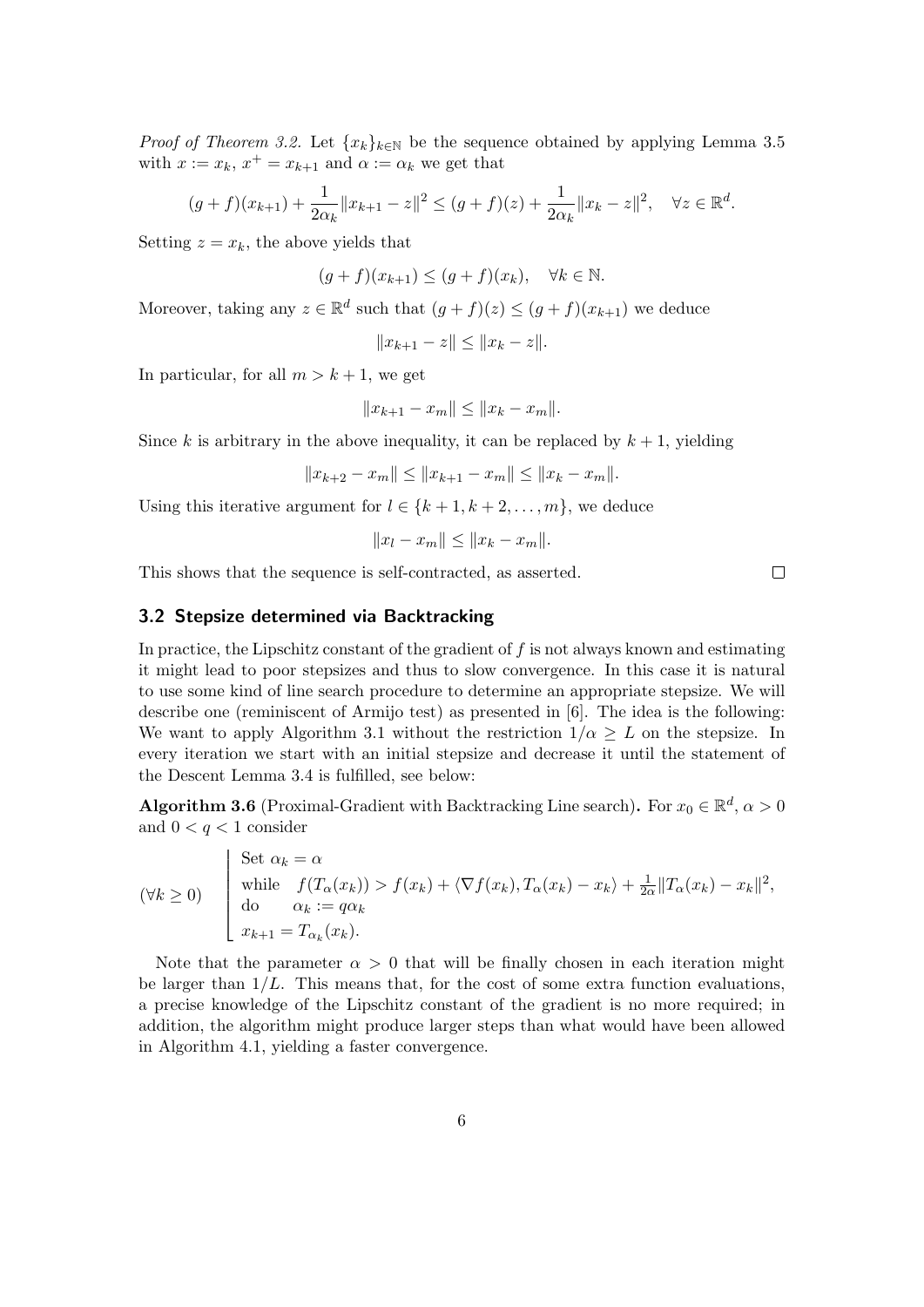Theorem 3.7. The iterates generated by the Proximal-Gradient-Method with Backtracking Algorithm 3.6 form a self-contracted sequence.

Proof. The proof follows the same lines as the one of Theorem 3.2, the only difference being in (5) of Lemma 3.5. This equation now holds true because of the way the iterations are chosen ensuring

$$
f(x_{k+1}) \le f(x_k) + \langle \nabla f(x_k), x_{k+1} - x_k \rangle + \frac{1}{2\alpha} \|x_{k+1} - x_k\|^2.
$$

(In the proof of Theorem 3.2 the above estimate was provided by Lemma 3.4.)  $\Box$ 

#### 3.3 Special cases: proximal-point algorithm, gradient descent

In problem (2) we may consider separately the particular instances  $f = 0$  and  $g = 0$ . In the first case, the problem reduces to the minimization of a lower semicontinuous, convex function  $q$  via the proximal-point algorithm. In particular, from Algorithm 3.1 and the previous analysis, we deduce the following result, which first appeared (with a different proof) in [8, Theorem 4.17]

**Corollary 3.8** (Proximal-Point Algorithm). Let  $g : \mathbb{R}^d \to \mathbb{R} \cup \{+\infty\}$  be a convex, lower semicontinuous function and  $\{\alpha_k\}_{k\in\mathbb{N}} \subseteq (0, +\infty)$ . Then, for any  $x_0 \in \mathbb{R}^d$  the proximal sequence

$$
x_{k+1} = \operatorname{prox}_{\alpha_k g} (x_k), \quad \forall k \ge 0,
$$

is a self-contracted curve.

If  $q = 0$ , the problem reduces to minimizing a smooth convex function with Lipschitz gradient via steepest descent. In particular, we obtain the following result, which is new. (While preparing the manuscript, the recent interesting preprint [13] came to our attention. The forthcoming result also appears there with a different proof (see [13, Lemma 3.1]).

**Corollary 3.9** (Steepest Descent). Let  $f : \mathbb{R}^d \to \mathbb{R}$  be a smooth convex function with L-Lipschitz gradient and  $\{\alpha_k\}_{k\in\mathbb{N}}$  either be bounded from above by  $1/L$  or produced by backtracking line search. Then, for any  $x_0 \in \mathbb{R}^d$ , the sequence  $\{x_k\}_{k \in \mathbb{N}}$  defined by

$$
x_{k+1} = x_k - \alpha_k \nabla f(x_k), \quad \forall k \ge 0,
$$

is self-contracted.

#### 3.4 A priory estimates for convergence

An important consequence of Theorem 3.2, Theorem 3.7 and Corollaries 3.8–3.9, is the following. If the optimization problem (2) has a solution, then the iterates form a bounded, self-contracted sequence. Therefore, by [8, Theorem 3.3] we deduce that the sequence of iterates  ${x_k}_{k\in\mathbb{N}}$  has finite length, i.e.

$$
\sum_{k=0}^{\infty} \|x_{k+1} - x_k\| < +\infty
$$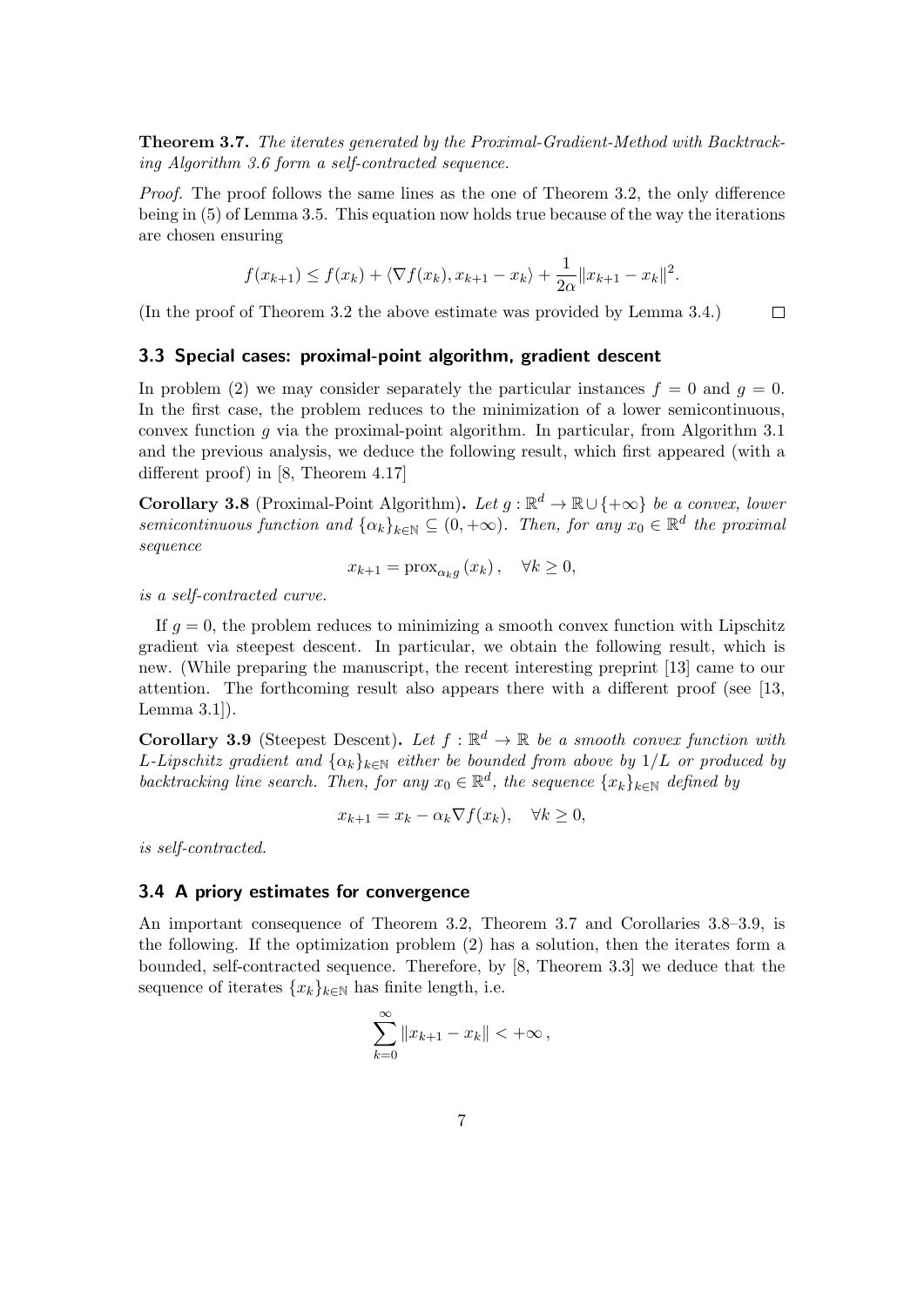and thus it converges to some point  $x_{\infty} \in \mathbb{R}^d$ . In addition, provided that the stepsize  ${\{\alpha_k\}}_{k\in\mathbb{N}}$  does not go to zero too fast (for instance if it is not in  $\ell^1(\mathbb{N})$ ), we deduce that  $x_{\infty}$  will be a minimizer of our objective function.

Moreover, the bound on the length of the sequence of the iterates

$$
\sum_{k=0}^{\infty} ||x_{k+1} - x_k|| < C_d d_{\mathcal{S}}(x_0), \quad \mathcal{S} = \arg\min\left(f + g\right)
$$

does not depend on the data  $f, g$  but only on the dimension and the distance of the initial point to the set of minimizers.

# 4 Projection Algorithms

In this section we investigate the property of self-contractedness for various projection type algorithms. Although a direct approach for establishing this property would be quite involved, it turns out that the overall analysis simplifies significantly by utilizing the main result of the previous section.

Let us introduce our main problem of finding the intersection of two closed convex sets  $A, B \subset \mathbb{R}^d$ 

$$
\text{Find} \quad x \in A \cap B. \tag{6}
$$

#### 4.1 Alternating Projections

The arguably best known algorithm for solving this problem is given by

**Algorithm 4.1** (Alternating Projections [3, page 186]). For  $x_0 \in \mathbb{R}^d$ , consider the iterative scheme

$$
(\forall k \ge 0) \quad \begin{array}{|l} \begin{array}{c} y_{k+1} = P_A(x_k) \\ x_{k+1} = P_B(y_{k+1}). \end{array} \end{array}
$$

We are going to prove that both sequences above are self-contracted. This will follow from the self-contractedness of the iterates of the Proximal-Gradient-Method.

**Theorem 4.2.** Let  $\{x_k\}_{k\in\mathbb{N}}$  and  $\{y_k\}_{k\in\mathbb{N}}$  be the two sequences of iterates generated by Algorithm 4.1. Then, both sequences are self-contracted.

Proof. We interpret alternating projections as a proximal gradient scheme. Define  $f := \frac{1}{2}d_A^2$  and note that a gradient step with respect to this function corresponds to a Projection onto A, i.e. Id  $-\nabla f = P_A$ . Furthermore, we define  $g := \delta_B$  as the indicator function of the set B. Thus,

$$
x_{k+1} = P_B(P_A(x_k)) = P_B(x_k - \nabla f(x_k)) = \text{prox}_g(x_k - \nabla f(x_k)).
$$

Therefore, Theorem 3.2 shows that  ${x_k}_{k\in\mathbb{N}}$  is self-contracted, whereas self-contractedness of  ${y_k}_{k\in\mathbb{N}}$  follows from symmetry.  $\Box$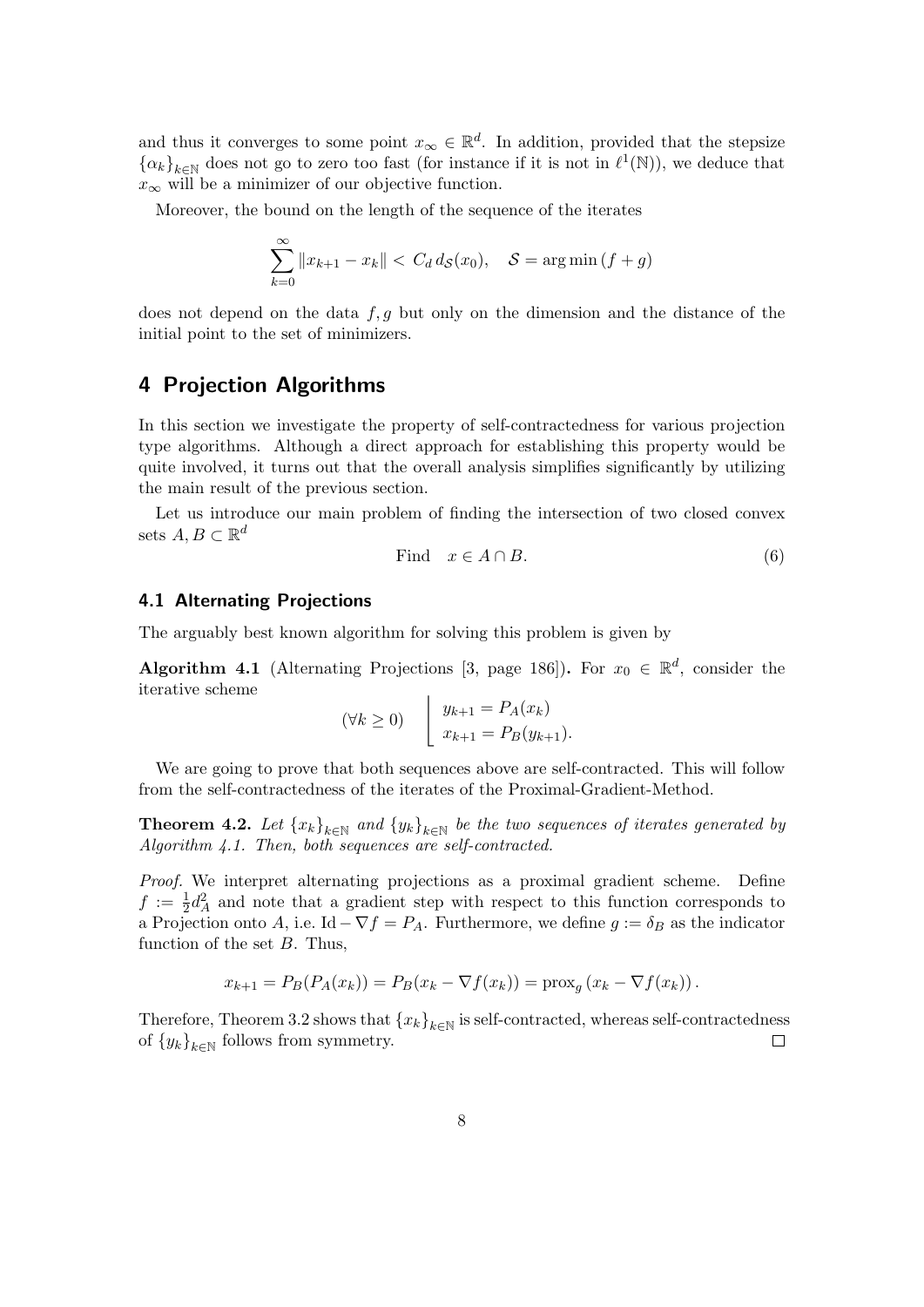### 4.2 Averaged Projections

Consider the more general problem of finding the intersection of a finite number of closed convex sets  $\{C_i\}_{i=1}^n$ :

Find 
$$
x \in \bigcap_{i=1}^{n} C_i
$$
. (7)

One could clearly extend the method of alternating projections to this setting and end up with the cyclic projection method, which is given by

$$
x_{k+1} = P_n \circ P_{n-1} \circ \cdots \circ P_1(x_k), \quad \forall k \ge 0.
$$

In practice, this method is often replaced by other schemes (see for instance [2] and references therein). We will focus on the following modification (cf. [4, page 368]).

**Algorithm 4.3** (Averaged Projections). For  $x_0 \in \mathbb{R}^d$  consider the iterative scheme

$$
x_{k+1} = \frac{1}{n} \sum_{i=1}^{n} P_{C_i}(x_k), \quad \forall k \ge 0.
$$
 (8)

**Proposition 4.4.** The iterates generated by Algorithm 4.3 form a self-contracted sequence.

We will give two different proofs for the assertion above. The first one relies on reformulating the method of averaged projections as gradient descent (with fixed stepsize), whereas the second one is based on the interpretaton of this method as alternating projections over two closed convex sets in a product space.

*Proof.* (first proof) Let us define for  $i \in \{1, 2, \ldots, n\}$ 

$$
f_i := \frac{1}{2}d_{C_i}^2
$$

and notice that  $f := \sum_{i=1}^n f_i$  is convex and smooth with L-Lipschitz gradient, where  $L \leq n$ . Then, the sequence of (8) can be equivalently defined by

$$
x_{k+1} = \left(\text{Id} - \frac{1}{n}\nabla\bigg(\sum_{i=1}^n f_i\bigg)\right)(x_k),
$$

with stepsize  $\alpha_k = \alpha = 1/n \leq 1/L$ . The result follows by applying Corollary 3.9.

(second proof) Define the closed convex sets  $\widehat{C} = \prod_{i=1}^{n} C_i$  and

$$
\Delta = \{(y^1, y^2, \dots, y^n) \in \mathbb{R}^{d \times n} : y^1 = y^2 = \dots = y^n\}.
$$

Then, (8) is equivalent to

$$
x_{k+1} = P_{\Delta}(P_{\widehat{C}}(x_k)),
$$

i.e. the alternating projections method applied to the sets  $\widehat{C}$  and  $\Delta$  in  $\mathbb{R}^{d \times n}$ . Now we can apply Theorem 4.2, and deduce the fact that  $(x_k)_{k \in \mathbb{N}}$  is self-contracted.  $\Box$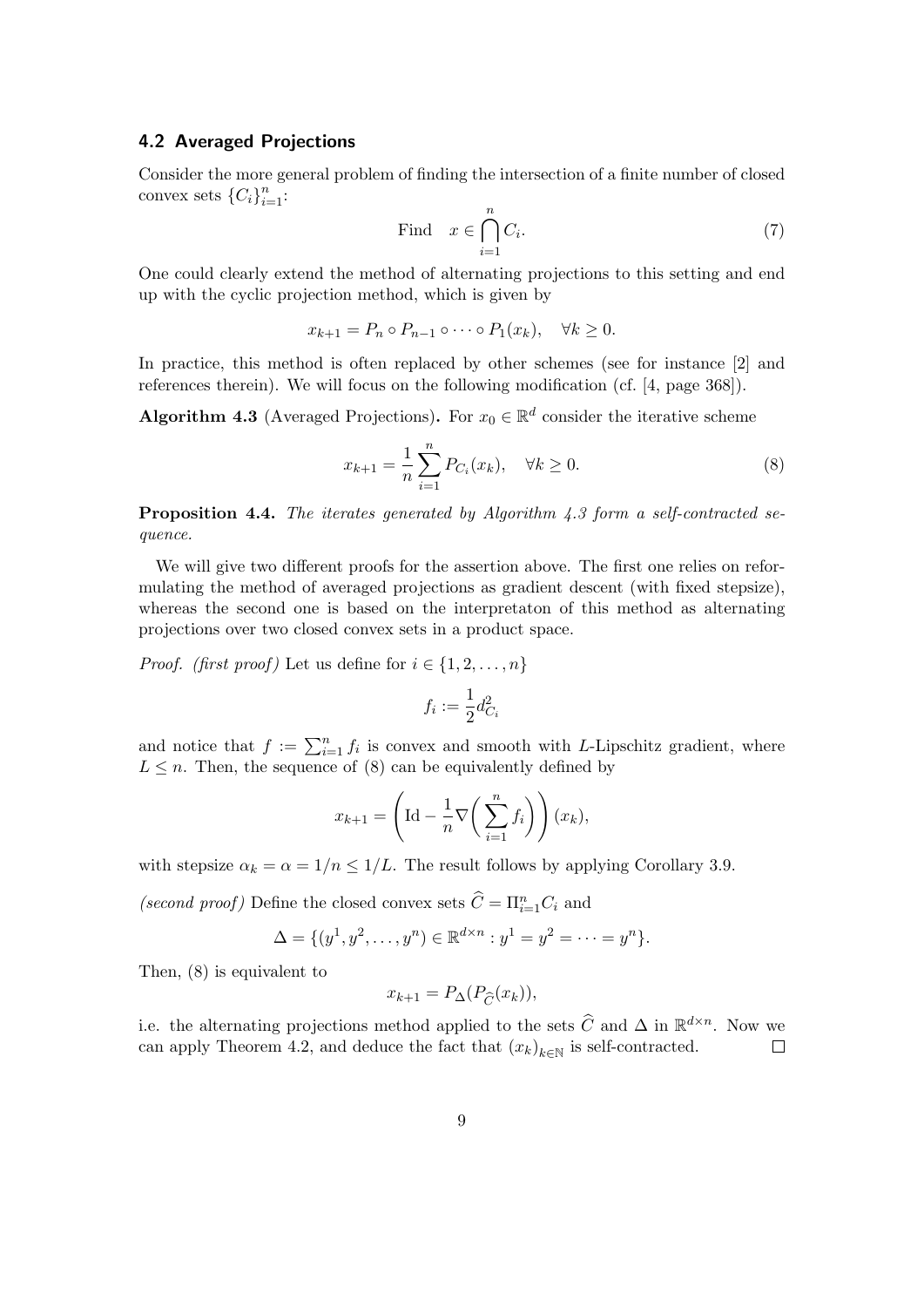To summarize, Algorithm 4.1 applied to problem (6) or Algorithm 4.3 applied to problem (7) share the following common feature: whenever the problem is feasible or at least one of the involved sets is bounded, then the sequence of iterates is bounded. In both cases, the sequence  ${x_k}_{k\in\mathbb{N}}$  is convergent and the estimates mentioned in Section 2 hold true.

**General Conclusion.** The results of this work confirm the previous understanding  $[8,11]$ , 12, 16] that self-contractedness relates to convexity, in both, the continuous and discrete setting. Let us mention that this concept has recently been relaxed in [10] to so-called λ-curves (respectively λ-sequences). In that work, estimates, similar to the ones of selfcontracted curves, have been obtained. However, the general asymptotic behavior of such curves remains unclear. At the same time this notion might be related to more complex settings such as accelerated convex methods or algorithms in nonconvex optimization.

Acknowledgments. A major part of this work was done during a research visit of the first author to the University of Chile (March to June 2019) and of the second author to the University of Vienna (March 2020). These authors wish to thank their hosts for hospitality.

# **References**

- [1] L. AMBROSIO, N. GIGLI, G. SAVARE, *Gradient flows in metric spaces and in the* space of probability measures, Lectures in Mathematics (Birkhäuser, 2008).
- [2] J.-B. BAILLON, P. L. COMBETTES, R. COMINETTI, There is no variational characterization of the cycles in the method of periodic projections, J. Funct. Anal. 262 (2012), 400–408.
- [3] H. Bauschke, J. Borwein, On the convergence of von Neumann's alternating projection algorithm for two sets, Set-Valued Anal. 1 (1993), 185–212.
- [4] H. Bauschke, J. Borwein, On projection algorithms for solving convex feasibility problems, SIAM Review 38 (1996), 367–426.
- [5] H. BAUSCHKE, P. COMBETTES, Convex analysis and monotone operator theory in Hilbert spaces, vol. 408 (Springer, 2011).
- [6] A. Beck, M. Teboulle, A fast iterative shrinkage-thresholding algorithm for linear inverse problems, *SIAM J. Imag. Sci.* **2** (2009), 183–202.
- [7] D. Bertsekas, Nonlinear Programming (2nd edition), Athena Scientific, (Belmont Massachusetts, 1999).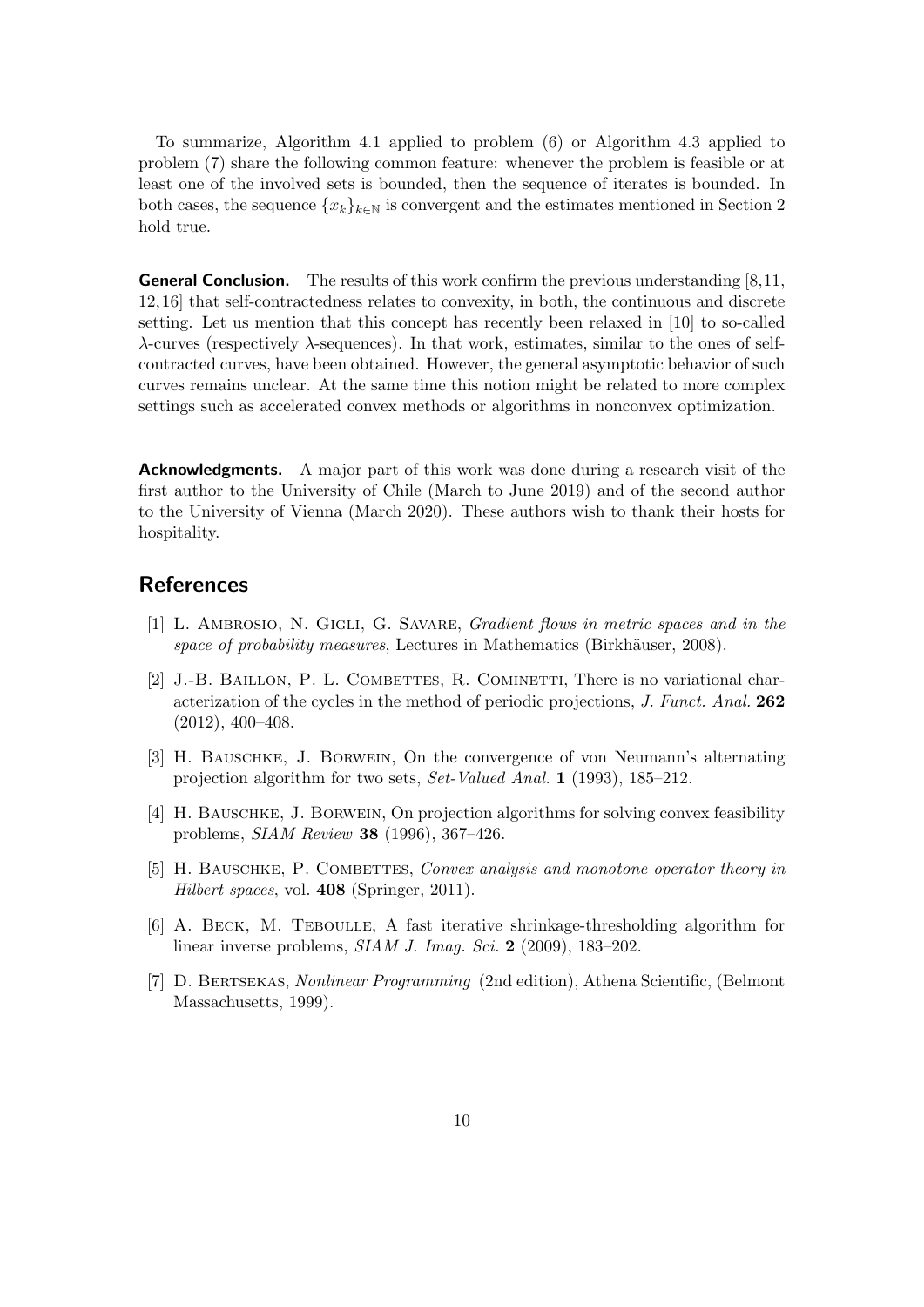- [8] A. DANIILIDIS, G. DAVID, E. DURAND-CARTAGENA, A. LEMENANT, Rectifiability of self-contracted curves in the Euclidean space and applications, J. Geom. Anal. 25 (2015), 1211–1239.
- [9] A. Daniilidis, R. Deville, E. Durand-Cartagena, L. Rifford, Selfcontracted curves in Riemannian manifolds, J. Math. Anal. Appl. 457 (2018), 1333– 1352.
- [10] A. DANIILIDIS, R. DEVILLE, E. DURAND-CARTAGENA, Metric and geometric relaxations of self-contracted curves, J. Optim. Th. Appl. 182 (2019) 81–109.
- [11] A. Daniilidis, O. Ley, S. Sabourau, Asymptotic behaviour of self-contracted planar curves and gradient orbits of convex functions, J. Math. Pures Appl. 94 (2010), 183–199.
- [12] E. Durand-Cartagena, A. Lemenant, Self-contracted curves are gradient flows of convex functions, Proc. Amer. Math. Soc., 147 (2019), 2517–2531.
- [13] C. GUPTA, S. BALAKRISHNAN, A. RAMDAS, Path length bounds for gradient descent and flow,  $arXiv:1908.01089$  (preprint 52p, 2019).
- [14] N. LEBEDEVA, S. OHTA, V. ZOLOTOV, Self-contracted curves in spaces with weak lower curvature bound, arXiv:1902.01594 (preprint 30p, 2019).
- [15] A. Lemenant, Rectifiability of non-Euclidean planar self-contracted curves, Confluentes Math. 8 (2016), 23–38.
- [16] M. LONGINETTI, P. MANSELLI, A. VENTURI, On steepest descent curves for quasi convex families in  $\mathbb{R}^n$ , *Math. Nachr.* **288** (2015), 420-442.
- [17] P. Manselli, C. Pucci, Maximum length of steepest descent curves for quasiconvex functions, Geom. Ded. 38 (1991), 211–227.
- [18] S. OHTA, Self-contracted curves in CAT(0)-spaces and their rectifiability, J. Geom. Anal. 30 (2020), 936–967.
- [19] E. Stepanov, Y. Teplitskaya, Self-contracted curves have finite length, J. London Math. Soc. 96 (2017), 455–481.

### Axel BÖHM

Faculty of Mathematics, University of Vienna, Oskar-Morgenstern-Platz 1, 1090 Vienna, Austria

E-mail: axel.boehm@univie.ac.at

https://vgsco.univie.ac.at/people/phd-students/axel-boehm/

Research supported by the doctoral programme VGSCO (Vienna Graduate School on Computational Optimization), FWF (Austrian Science Fund), project W 1260.